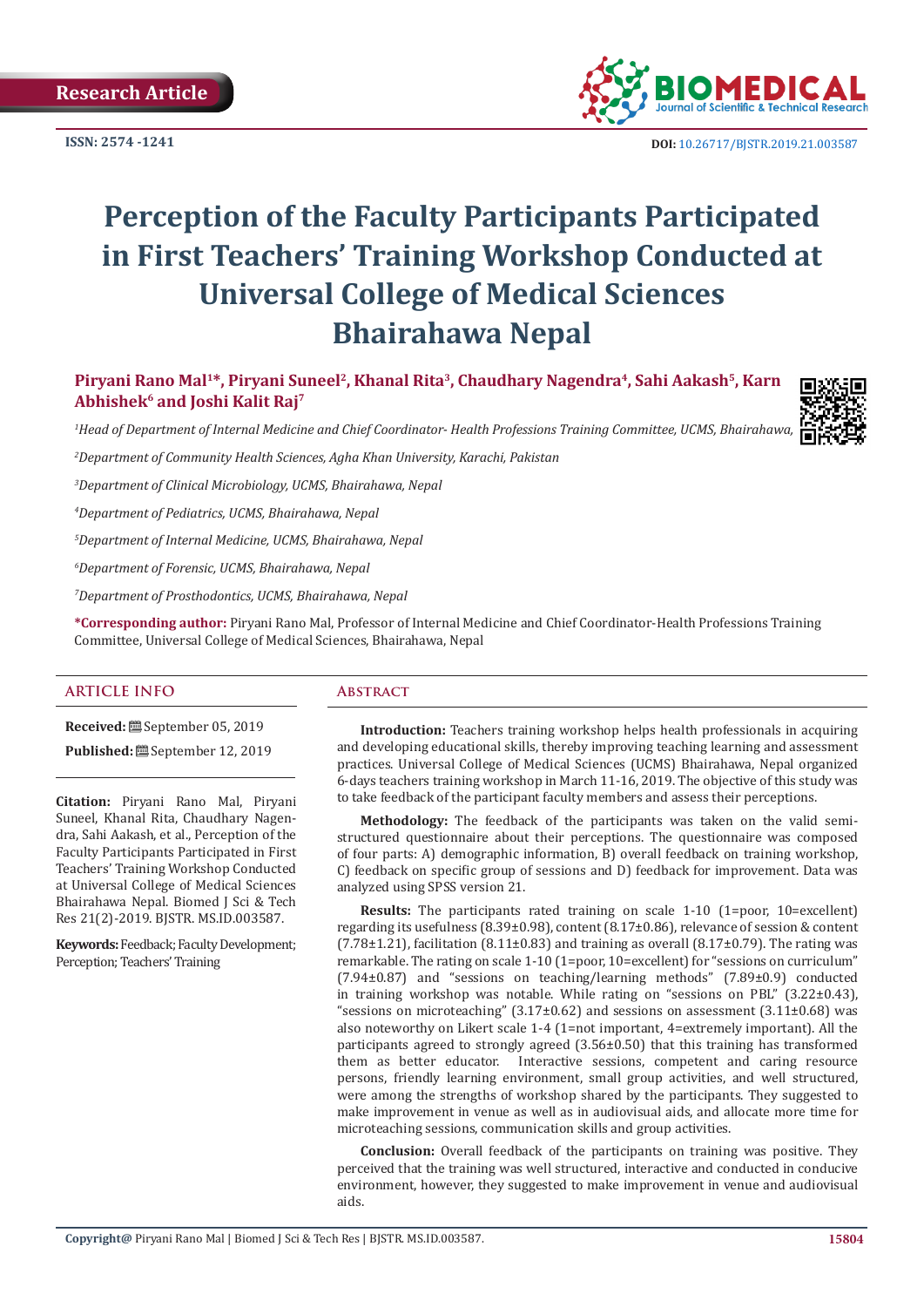# **Introduction**

Faculty development programs (FDPs) support all faculty members in enhancing and updating their professional competences and expand their professional practices. To improve educational environment and academic performance of learners, strengthening the capacity of faculty in fundamental domains of teaching, assessing, research and professionalism is vital [1-4]. Teaching is one of the competencies of health professions faculty to be learnt, acquired and assimilated. Teachers training workshop is among the FDPs helps in acquiring and developing educational skills, thereby improving teaching learning and assessment practices [5-8]. With the objective to enhance the capacity of faculty members in their role as educators focusing on teaching, learning and assessing the students, Health Professions Training Committee (HPTC) of Universal College of Medical Sciences (UCMS) Bhairahawa, Nepal organized 6-days teachers training workshop in March 11-16, 2019. The objective of this study was to take feedback of the participant faculty members and assess their perceptions as immediate feedback helps in updating the content of training, enriching delivery of content and improving training environment and arrangement.

# **Methodology**

Universal College of Medical Sciences (UCMS) Bhairahawa, Nepal established in 1998 affiliated to Tribhuvan University, Institute of Medicine (TU, IOM), Kathmandu, Nepal have been running undergraduate courses in medicine, dentistry, nursing, and pharmacy and postgraduate courses in medicine, dentistry, nursing and allied sciences. UCMS, first time organized 6-days teachers training workshop in March 11-16, 2019. Principal author as a chief coordinator of Health Professions Training Committee (HPTC), UCMC conducted the teachers' training workshop as a principal resource person. Twelve other resource persons/ facilitators took sessions on different subjects of health professions education. Eighteen participants participated in training; 6 were from clinical sciences departments, 4 each from basic sciences and dental sciences departments, and 2 each from nursing sciences and allied sciences departments. The curriculum of teachers' training workshop comprised of five groups of sessions: Group-I sessions on curriculum, Group -II sessions on teaching/learning, Group-III sessions on problem-based learning (PBL), Group -IV sessions on microteaching, and Group-V sessions on assessment.

#### **Group-I Sessions on Curriculum**

Sessions included in this group were: Role of Faculty & Faculty Development Program, Teaching Communication Skills, Feedback Skills, Essence of Curriculum & Syllabus, Introduction to Behavioral Objectives & group Work on Writing Behavioral Objectives, Community Based/Community Oriented Medical Education-Modern Concepts & Approaches, Ethics for Medical Educator and Role of Teacher.

#### **Group-II Sessions Teaching/Learning**

Sessions included in this group were: Overview of Teaching/ Learning Methods, Small Group Dynamics and Small Group Discussion, Role Play, Principles of Adult Learning, Interactive Teaching/Learning Methods, Teaching Clinical Skills, Role of Standardized Patients & Skill Lab in Clinical Skills Teaching with Group Work on Script Writing for Standardized Patient.

#### **Group-III Sessions on PBL**

Sessions included in this group were: Overview of PBL in Health Professions Education, Criteria for Selection of Problem for PBL session with Mock PBL session, Developing Scenario/Problem for PBL with Group Work, Preparation of Tutor Guide for developed scenario with Group Work and Small Group Tutorial for PBL.

#### **Group-IV Sessions on Microteaching**

Sessions included in this group were: Introduction to Microteaching, Lesson Plan for Microteaching, Use of Audiovisual Aids, Preparation of lesson plan and presentation by individual participant for Microteaching, Microteaching Practice by participants, Video Recording and Video Review with reflection of individual participant and observation of peer and supervisor (assessor).

#### **Group-IV Sessions on Assessment**

Sessions included in this group were: Basics of Assessment with Group Work on Blueprinting for Assessment, Assessment of Knowledge & Understanding with Group Work developing MCQs, Assessing Clinical Skills and Attitude I with group Work on OSCE/ OSPE Assessing Clinical Skills and Attitude II-Short-case, Long case & Viva Voce and Other Methods of Assessment including Performance Based Assessment (PBA) & Workplace Based Assessment (WPBA).

At the end of teachers training workshop, feedback of the participants was taken on the valid semi-structured questionnaire about their perceptions. The questionnaire was composed of four parts.

**Part A. Demographic Information:** Information were sought on age in years, sex, year of graduation and post-graduation, teaching experience of teaching undergraduate and post graduate and medical education related training attended before.

**Part B. Overall Feedback on Training Workshop:** This part had two close ended questions. One was on rating training on scale 1-10 (1=poor, 10=excellent) for usefulness, content, relevance, facilitation and training as overall. Another question was whether training transformed you as better educator rated on Likert Scale 1-4 (4=Strongly agree, 3=Fairly agree, 2=Slightly agree, 1=Not agree).

**Part C. Feedback on Specific Group of Sessions:** This part contained five closed ended questions. The first two questions were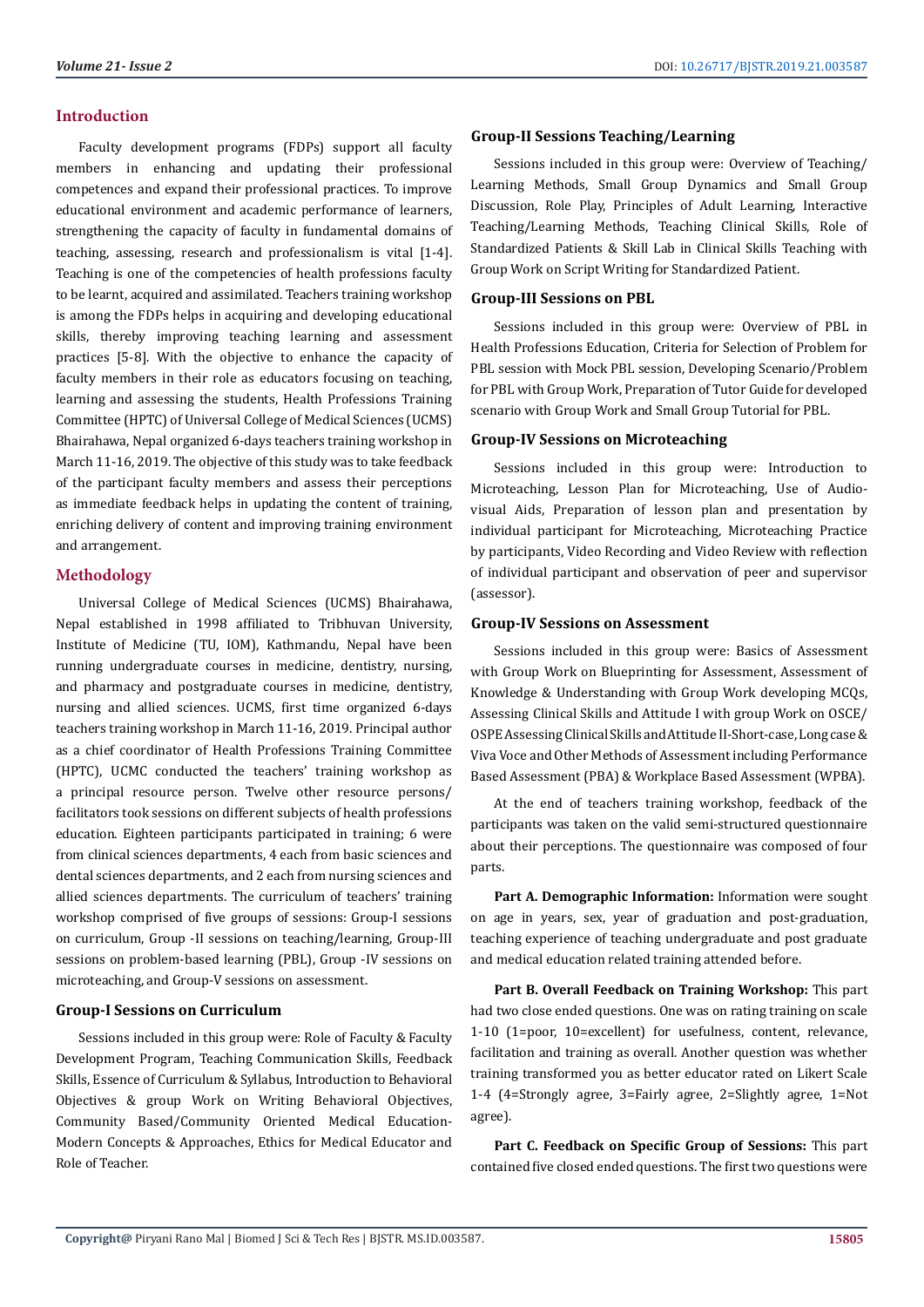on rating sessions on curriculum and on teaching/learning methods conducted in training on scale 1-10 (1=poor, 10=excellent); while three questions were on rating sessions on PBL, sessions on Microteaching and sessions on Assessment on Likert scale 1-4 (4=extremely Important, 3=moderately important, 2=slightly important, 1=not important).

**Part D. Feedback for Improvement:** This part had three open ended questions. One was on good points/strengths of training, second on areas for improvement and third on additional comments. The collected data was checked for completeness, accuracy and consistency and entered in IBMS SPSS version 21 for analysis. Descriptive analysis was done. The frequency, mean and standard deviation were computed.

# **Results**

# **Part A. Demographic Information**

The age of participants was  $34.06\pm3.7$  years (range 29-42 years); 13 were males and 5 females. The teaching experience was  $4.25 \pm 3.0$  years (range 8 months to 11 years) for teaching undergraduate students and  $2.0 \pm 2.0$  years (range 0 months to 7 years) for teaching postgraduate. Their year of graduation were between 2003-2014 and of post-graduation between 2010-2018. Only one participant received medical education related training before.

#### **Part B. Overall feedback on Training Workshop**

The participant rated the Teachers' Training Workshop on scale 1-10 (1=poor, 10=excellent); the rating was notable (Table 1). Participants response on "Will this training transform you a better educator?" was noteworthy (3.56±0.50) rated on Likert Scale 1-4. (4=Strongly agree, 3=Fairly agree, 2=Slightly agree, 1=Not agree).

**Table 1:** Rating of the participant on "Teachers' Training Workshop".

| <b>Item</b>                                      | <b>Rating (Mean±SD)</b> |
|--------------------------------------------------|-------------------------|
| Usefulness (Scale 1-10)                          | $8.39 \pm 0.98$         |
| Content (Scale 1-10)                             | $8.17 \pm 0.86$         |
| Relevance of session & content<br>$(Scale 1-10)$ | $7.78 \pm 1.21$         |
| Facilitation (Scale 1-10)                        | $8.11 \pm 0.83$         |
| Overall (Scale 1-10)                             | $8.17 \pm 0.79$         |

### **Part C. Feedback on Specific Group of Sessions**

The rating of the participants on specific group of sessions conducted in Teachers' Training Workshop" was also remarkable (Table 2).

**Table 2:** Rating of the participants on specific group of sessions conducted in "Teachers' Training Workshop".

| <b>Item</b>                                                                                                        | Rating (Mean±SD) |
|--------------------------------------------------------------------------------------------------------------------|------------------|
| Sessions on curriculum conducted in training<br>rated on scale 1-10 (1=poor, 10=excellent)                         | $7.94 \pm 0.87$  |
| Sessions on teaching/learning methods<br>conducted in training rated on scale 1-10<br>$(1 = poor, 10 = excellent)$ | $7.89 \pm 0.9$   |
| *Sessions on PBL conducted in training rated on<br>Likert scale 1-4                                                | $3.22 \pm 0.43$  |
| *Sessions on microteaching conducted in<br>training rated on Likert scale 1-4                                      | $3.17 \pm 0.62$  |
| *Sessions on assessment conducted in training<br>rated on Likert scale 1-4                                         | $3.11 \pm 0.68$  |

# **Part D. Feedback for Improvement (Feedback Tables 1 & 2)**

#### **Additional Comments**

"My perspective was changed after attending the training. Before training, I thought to attend the training, spent 6 days and get certificate necessary for faculty verification and promotion". But at the end of training my perspective changed. It was not only getting the certificate, but it is a must training to attend to become a good teacher, good doctor, good health professional and good human being too" uttered by one participant. One participant stated, "I suggest the senior faculties should also undergo this teacher training program." One participant mentioned. "All the principles of faculty training would like to implement as much as possible in real life". Nine participants expressed principal resource person was very motivating, inspiring, energetic, friendly & role model for all participants".

### **Discussion**

It has been reported that the faculty development programs (FDPs) including teachers training workshop foster the teaching and assessing capacity of faculty of health professions [1]. The objective of present study was to take feedback of the participant faculty members of teachers training workshop and assess their perception as immediate feedback helps in updating the content of training workshop, improving delivery of content in incoming workshops, refining training environment and bringing out improvement in arrangement.

The rating of participants was remarkable on scale 1-10 (1=poor, 10=excellent) regarding usefulness of training workshop, content of training, relevance of session & content, facilitation and training as overall. All the participants agreed to strongly agreed that this training has transformed them as better educator. The rating on "sessions on curriculum" and "sessions on teaching/learning